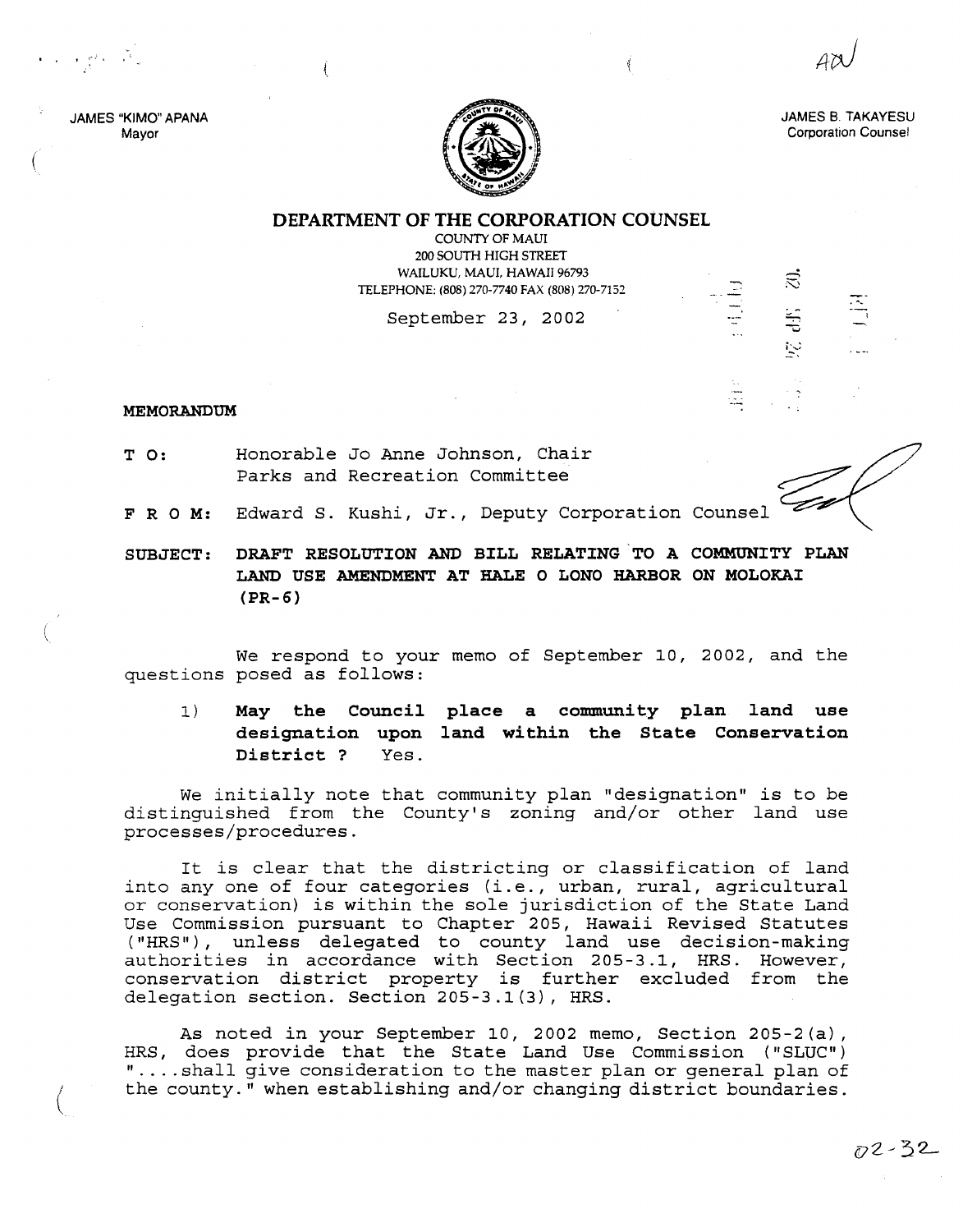Honorable Jo Anne Johnson September 23, 2002 Page 2

(

A review of Chapter 205, HRS, reveals no stated prohibition against any county from processing a "master/general/community" plan designation for property in the State conservation district. However, it is equally clear that the counties have no power, authority or jurisdiction with regards to zoning of State conservation district property, said power, authority jurisdiction being specifically delegated to the State Department of Land and Natural Resources, as set forth in Chapter *183-C,* HRS. See Section 205-5, HRS. <sup>A</sup> copy of said Chapter *183-C,* HRS is for reference which, upon review, sets forth a comprehensive and total scheme concerning land use for and in State conservation district property.

Lastly, it should also be noted that development of or on conservation district property within the designated special management area ("SMA")boundaries, notwithstanding State Department of Land and Natural Resources jurisdiction, is subject to the county· s SMA review and permit processes. Such being the case, there is the requirement that approval of a "development" be consistent with the zoning and community plan designation of a subject property.

Accordingly, notwithstanding the Council's authority to Incordingly, incordinguating the countil 5 duchoity to authority to "zone" such property. A possible dilemma may occur with respect to an SMA application involving conservation district property wherein the consistency requirement cannot be met. Therefore, we CAUTION that any community plan designation proposed for conservation district property be consistent with the guidelines and criteria set forth in Chapter 205, HRS, and adopted by the SLUC in districting State conservation land.

## 2) **May the Council place community plan designations on lands** *makai* **of the shoreline** ? Yes. **land use**

All lands and marine waters seaward ("makai") of the "shoreline" as defined in Section 205A-1, HRS, belong to the State of Hawaii, are deemed to be within the State conservation district, and are regulated by the State Department of Land and Natural Resources. Chapters 171, 187-A, 190, 190-D, HRS. If the once submerged land has accreted so that the "shoreline" has extended makai, <sup>a</sup> private adjoining or littoral landowner may petition the Land Court of the State of Hawaii, or file <sup>a</sup> quiet title action in Circuit Court to acquire title to said accreted land, provided it is proved by <sup>a</sup> preponderance of the evidence that the accretion is natural and permanent (at least 20 years). Sections 501-33, and 669-1 (e), HRS. Reclamation and disposition of submerged public lands which may or may not have been "filled" are treated in